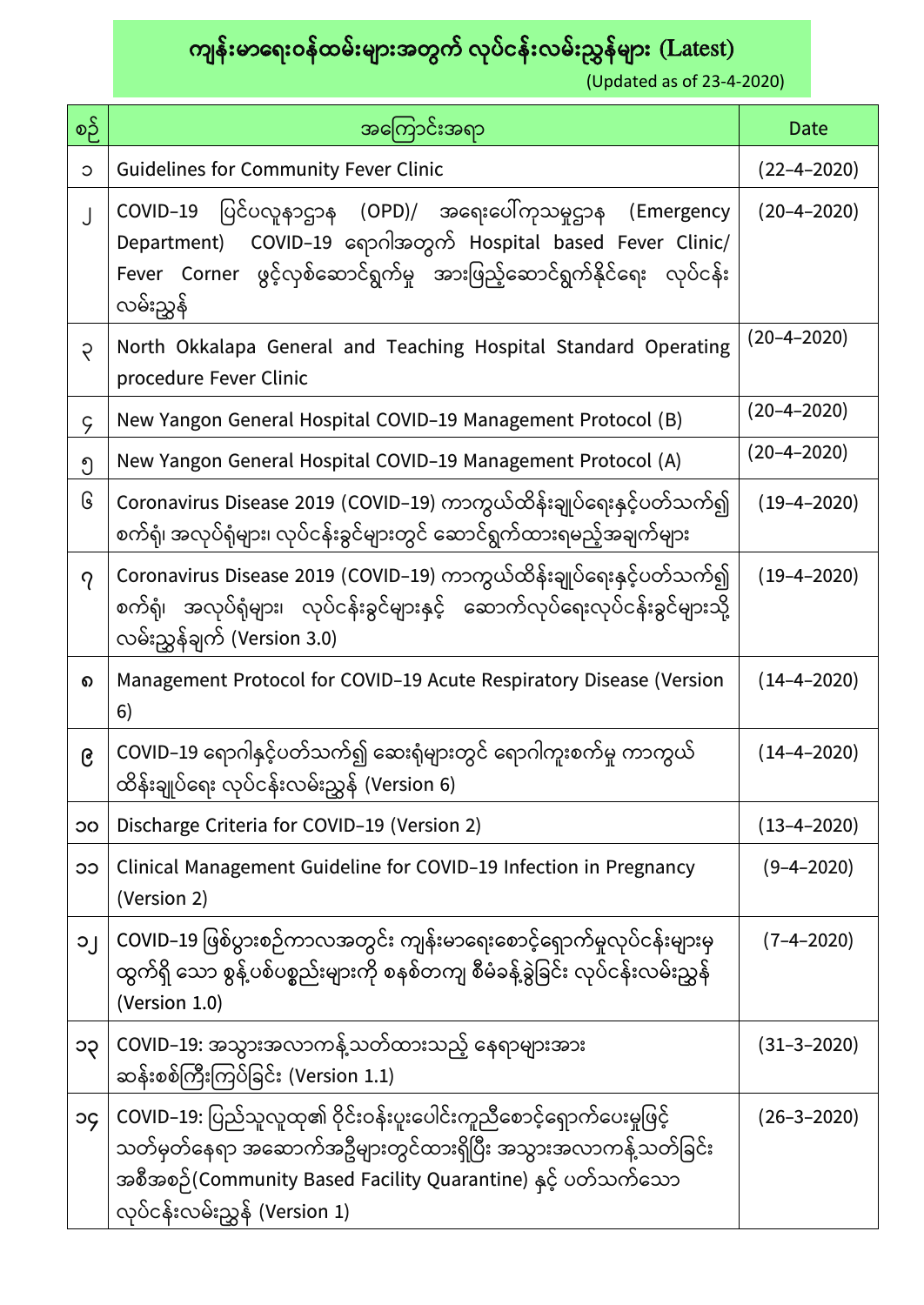| ၁၅ | Pediatric Clinical Management Guidelines for COVID-19 Acute<br><b>Respiratory Disease (Version 2)</b>                                                                                                                                                                                                    | $(6 - 4 - 2020)$  |
|----|----------------------------------------------------------------------------------------------------------------------------------------------------------------------------------------------------------------------------------------------------------------------------------------------------------|-------------------|
| ၁၆ | COVID– 19 ရောဂါကာကွယ်ထိန်းချုပ်နေသည့်ကာလအတွင်း သက်ကြီးရွယ်အို<br>များနှင့် နာတာရှည်ရောဂါ (ဆီးချိုရောဂါ၊ နှလုံးရောဂါ၊ သွေးတိုးရောဂါ၊ ကင်ဆာ<br>ရောဂါ၊ ကျောက်ကပ် ရောဂါ၊ အသည်းရောဂါ၊ အဆုတ်ရောဂါ စသည်)<br>ရှိသူများအတွက် အခြေခံကျန်းမာရေး ဝန်ထမ်းပညာရှင်များလိုက်နာရမည့်<br>လုပ်ငန်းလမ်းညွှန် (Version – 1.0) | $(6 - 4 - 2020)$  |
| ၁၇ | COVID–19 လတ်တလောအသက်ရှူလမ်းကြောင်းဆိုင်ရာ ရောဂါလက္ခဏာ<br>စောင့်ကြပ် ကြည့်ရှုခြင်း လုပ်ငန်းလမ်းညွှန် (Version –1)                                                                                                                                                                                         | $(24 - 3 - 2020)$ |
| ၁၈ | Coronavirus Disease 2019 (COVID–19) ကာကွယ်ထိန်းချုပ်ရေးနှင့်ပတ်သက်၍<br>စက်ရုံ၊ အလုပ်ရုံများ၊ လုပ်ငန်းခွင်များနှင့် ဆောက်လုပ်ရေးလုပ်ငန်းခွင်များသို့<br>လမ်းညွှန်ချက် (Version 2.0)                                                                                                                       | $(30 - 3 - 2020)$ |
| ၁၉ | Case management of COVID-19 Disease at District/Township hospitals<br>without an ICU (Version 1)                                                                                                                                                                                                         | $(26 - 3 - 2020)$ |
| ၂၀ | Patient Record Form for Suspected 2019-nCoV                                                                                                                                                                                                                                                              | $(4 - 2 - 2020)$  |
| ၂၁ | SOPs for Pneumonia Surveillance in International Airport/Seaport,<br><b>Ground Crossing &amp; Hospitals/Clinics</b>                                                                                                                                                                                      | $(26 - 2 - 2020)$ |
| JJ | ပြည်သူလူထုအတွင်း ကျန်းမာရေးအသိပညာပေးခြင်းဆိုင်ရာ လမ်းညွှန်ချက်များ<br>(၁၁–၂–၂၀၂၀) ရက်နေ့တွင် ကျင်းပပြုလုပ်ခဲ့သည့် ကျန်းမာရေးနှင့်အားကစား<br>ဝန်ကြီးဌာန COVID–19 ရောဂါဆိုင်ရာ ဗဟိုကော်မတီအစည်းအဝေး (၁၅/၂၀၂၀)<br>တွင် ညွှန်ကြားခဲ့သည်)                                                                     | $(11 - 2 - 2020)$ |
| ၂၃ | Novel Coronavirus (2019–nCoV) ပိုးမွှားသန့်စင်ရေး (Decontamination &<br>Disinfection) လုပ်ထုံးလုပ်နည်းများ                                                                                                                                                                                               | $(1 - 2 - 2020)$  |
| JĢ | Novel Coronavirus (2019–nCoV) ရောဂါ သံသယလူနာထံမှ ဓာတ်ခွဲနမူနာများ<br>ရယူရန် လမ်းညွှန်ချက် (Laboratory Sample Collection Guideline)<br><b>Version 2</b>                                                                                                                                                   | $(29 - 1 - 2020)$ |
| ၂၅ | Laboratory Request Form for Novel Coronavirus (nCoV) Suspected<br><b>Cases Version 2</b>                                                                                                                                                                                                                 | $(29 - 1 - 2020)$ |
| ၂၆ | <b>Hospital Infection Control Guidelines</b>                                                                                                                                                                                                                                                             | (2016)            |